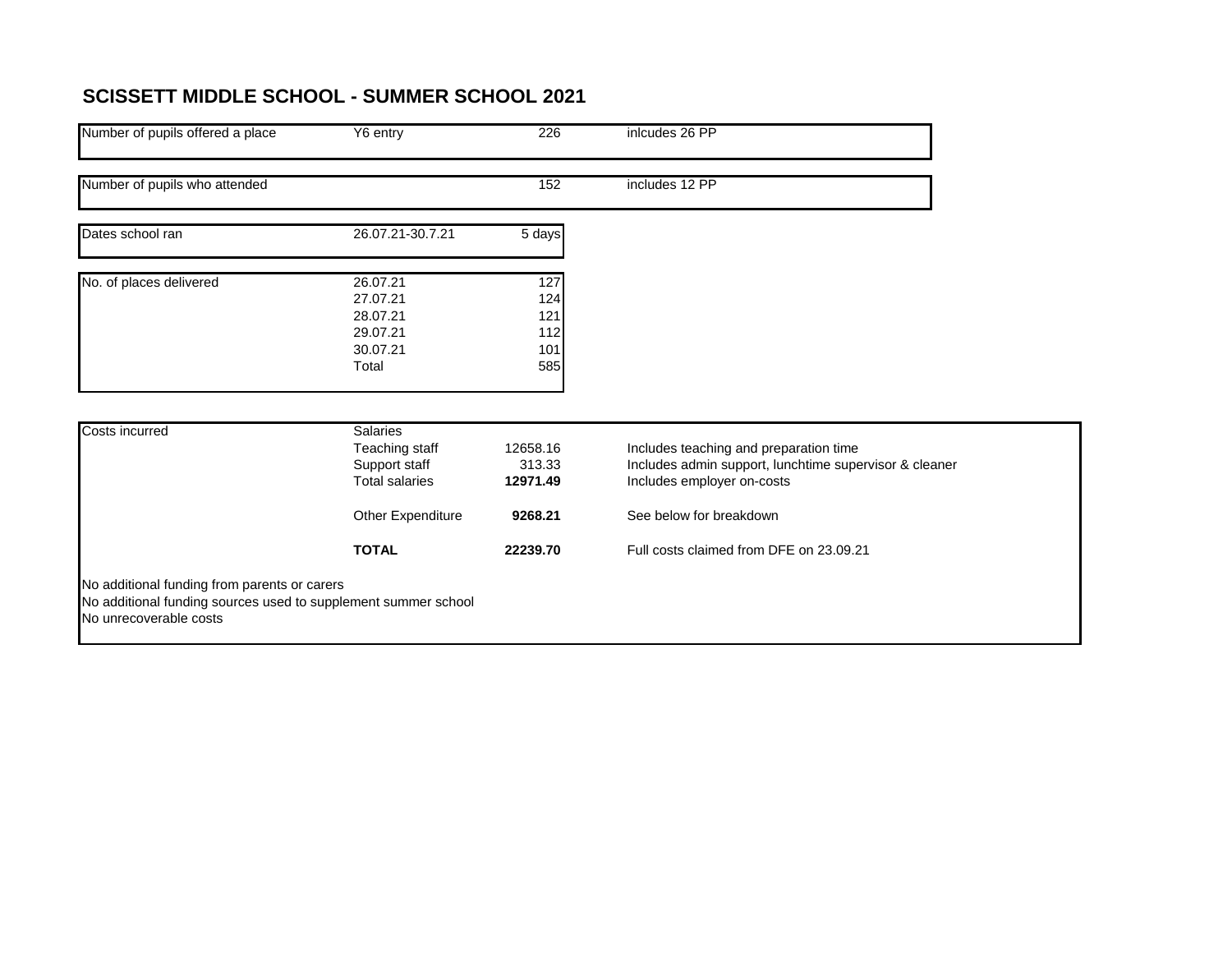## **Activities provided:**

## **Transitional activities, Additional subject support, Sports based activities, Wellbeing activities**

In English, pupils were given the opportunity to break the ice with a little drama, whilst putting their reading comprehension skills to the test. We looked at putting a twist on traditional fairy tales and re-wrote these classic stories, adding a little change to the mix. Later in the week, children worked together to create a shared story and used interactive activities and games to test their SPaG knowledge. We made sure to make time for some mindfulness activities, with an English spin on them, creating word maps and inspirational quote posters from our favourite authors. Opportunities to read were threaded throughout the week. All of this ensured pupils were familiar with our English teachers, rooms and all of the new faces and places they would be seeing again in September.

In Maths the pupils were given the opportunity to do some outside learning (weather dependent). The activities were based on five main aspects of Maths; place value, properties of number, calculations, shape and measures. In the measurement activity pupils were asked to estimate lengths and distances and then use measuring equipment to see how close they were, on a particularly rainy day we took the measurement inside and the pupils estimated how long the corridors were and then checked with the trundle wheels. After a lot of clicking around school they were a lot more familiar with the layout. They were also given opportunities to play games like hopscotch with a Maths twist as well as other target games. When learning about shapes, the pupils had to work together to make different shapes thus enabling them to meet new friends as they learned. It was lovely that the pupils got chance to meet some of their Maths teachers and see some of their rooms before seeing us for 'real; school in September.

In Science pupils took part in fun practical activities in the school labs.

In one session they learned about controlling variables and collecting data by building and launching model gliders made from card and straws

In a second session pupils tested common household liquids to identify acids and alkalis. This helped them learn some basic lab skills and make accurate observations as well as learn about lab safety.

In another session pupils learned how to use the lab microscopes and how to set up and view a microscope slide.

The response was fantastic as pupils had fun, whilst learning about some scientific techniques at the same time.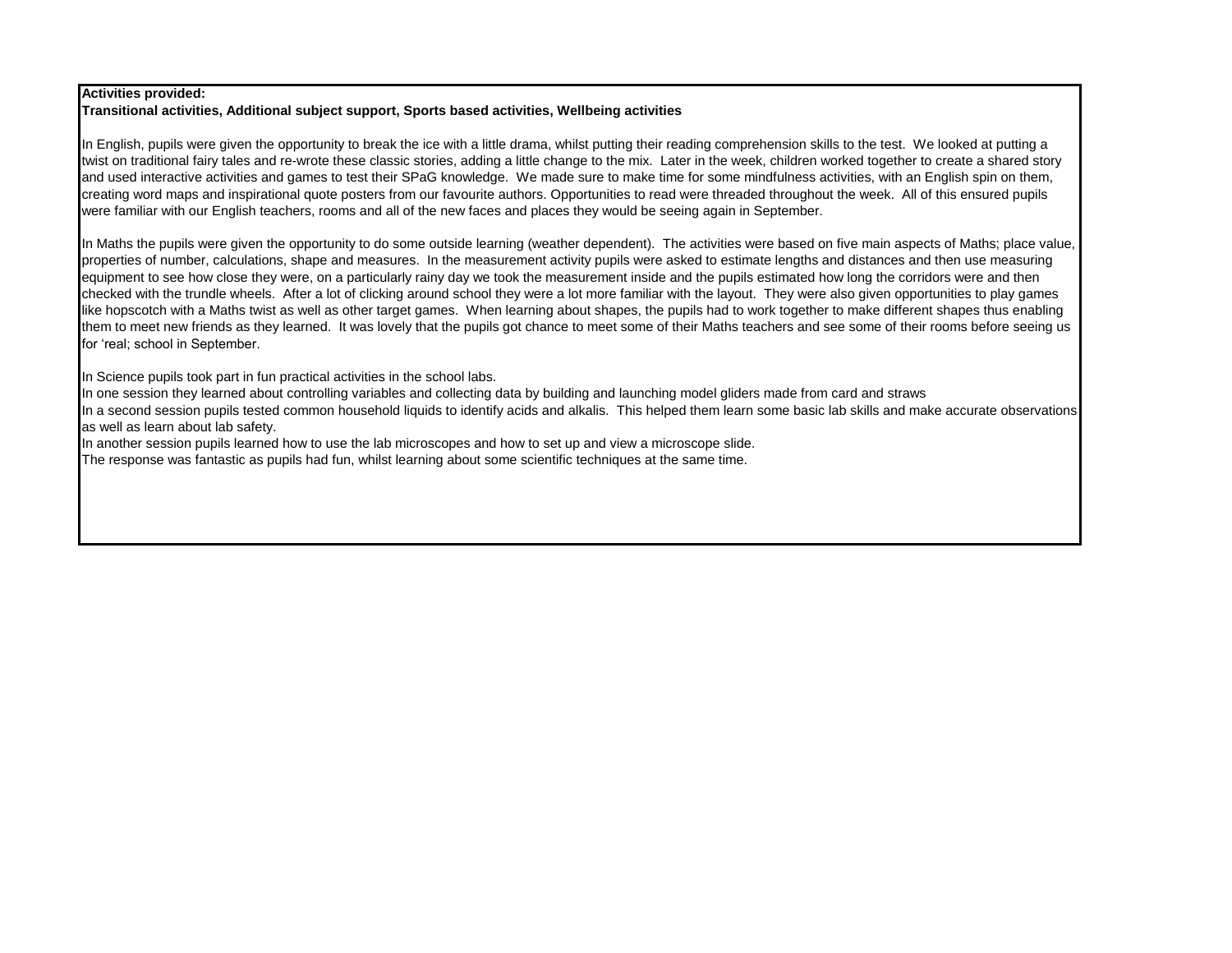In RSPE pupils took part in two activities, looking at RE, wellbeing and mindfulness. The first one was looking at Rangoli patterns used during Divali. Pupils learnt about the festival of Divali and watched a video of the story of Rama and Sita. The task was to make Rangoli patterns using paper plates and lots of craft ideas. Links were made to Maths and lines of symmetry. The second session was based on Buddhism and meditation. Pupils learnt about meditation within Buddhism and were asked to design their own 'Meditation Gardens'. They listened to some guided meditation and Buddhist music. They also had the opportunity to participate in a nature scavenger hunt. In Music, across the two summer school sessions we • Learnt about how to warm up our voices, looked at posture and technique and played rhythm games • Sang a variety of songs as a class including as a round • Learnt how to read ukulele chord diagrams and basic ukulele technique • Looked at Am, G and C on the ukulele as we put together a performance of 'Riptide' • Created a class performance of Riptide that included singing, ukulele and a simple drum kit beat • Looked at the layout of the piano and how fingers are numbered for piano playing • Performed In The Jungle on the MIDI keyboards using good piano playing technique. In French, across the two summer school sessions • Pupils got to know about French agriculture and culture. • Pupils got to see how much of France is used for agriculture (Geo link) and the typical products that you can buy from the farm. They also got to express opinion on various farm products ranging from 'cheese and saucisson to horse meat and fois gras). As pets are covered in year 6, it seemed a good idea to use farm animals in French as an early link and then use them as a basis for a few songs and crafts products. Pupils got to create 'une poule' (a hen) as part of this This was a continuation of session 1, this time bringing in ppl you would find on a farm (careers link), more on products such as vegetables (link to yr 7 food topics) and a little on the production of honey (Science link). There was also craft activity linked to this so that pupils could make 'une abeille' (a bee).